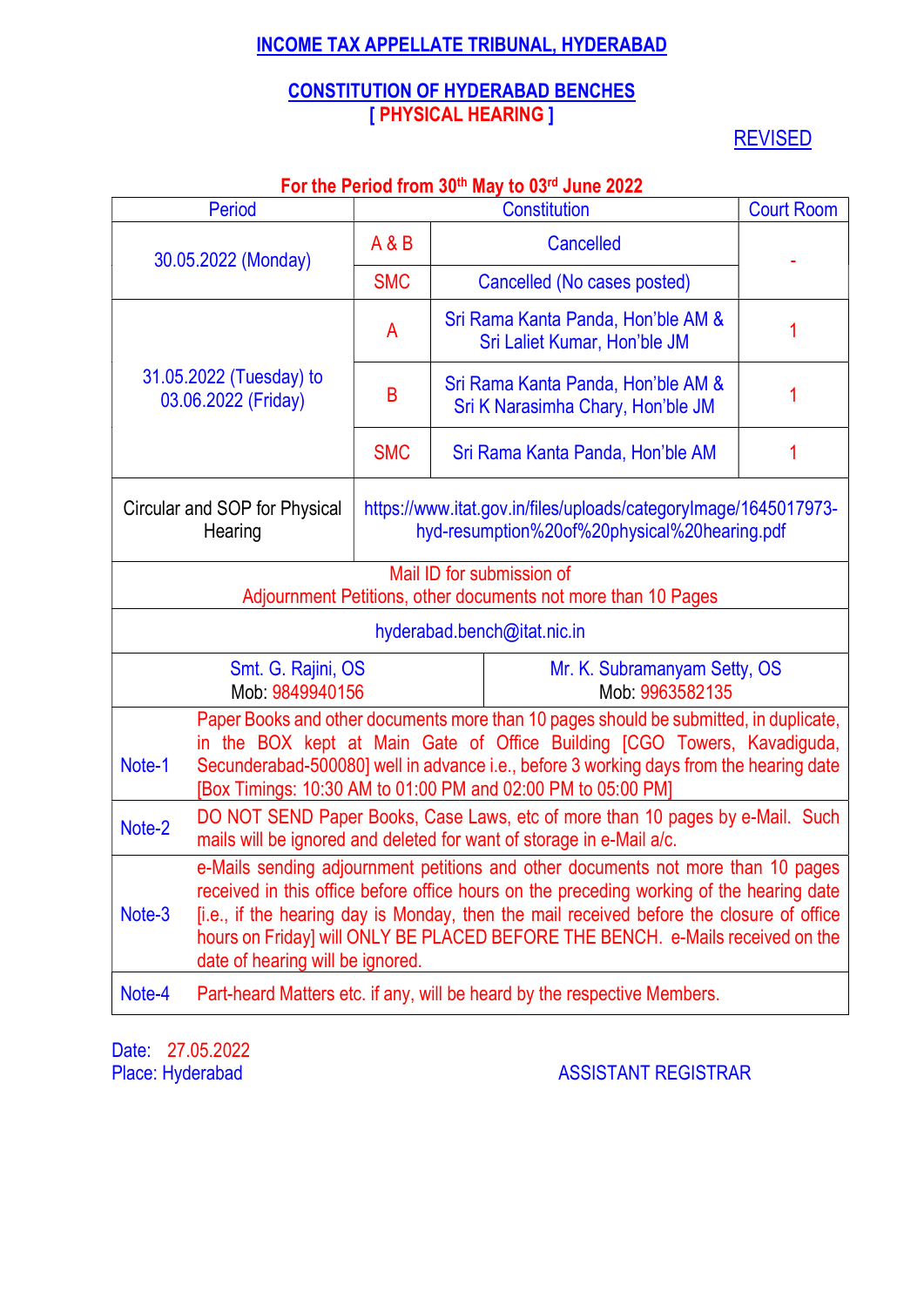### INCOME TAX APPELLATE TRIBUNAL, HYDERABAD BENCHES

## CAUSE LIST OF A BENCH FOR 30-MAY-2022 (MONDAY)

## BENCH WILL NOT FUNCTION

## The following cases are adjourned to 18.07.2022

|                 |                   | Assmt.      |                                                                                    |
|-----------------|-------------------|-------------|------------------------------------------------------------------------------------|
| Srl             | Appeal Number     | Year        | Assessee Name                                                                      |
| 1               | ITA 930/HYD/2016  | 2006-07     | [D] ECI ENGINEERING & CONSTRUCTION CO. LTD., HYD                                   |
| 2               | ITA 968/HYD/2016  | 2006-07     | [A] ECI ENGINEERING & CONSTRUCTION COMPANY LTD.,                                   |
| 3               | ITA 309/HYD/2017  | 2012-13     | [A] OAKTON GLOBAL TECHNOLOGY SERVICES CENTRE (INDIA)<br>PRIVATE LIMITED, HYDERABAD |
| 4               | ITA 94/HYD/2019   | 2015-16     | [A] SRI SRI GRUHANIRMAN INDIA PRIVATE LIMITED                                      |
| 5               | ITA 128/HYD/2019  | 2015-16     | [D] SRI SRI GRUHANIRMAN INDIA PRIVATE LIMITED                                      |
| 6               | ITA 532/HYD/2020  | 2016-17     | [A] SRI SRI GRUHANIRMAN INDIA PRIVATE LIMITED                                      |
| $\overline{7}$  | ITA 141/HYD/2021  | 2016-17     | [D] SRI SRI GRUHANIRMAN INDIA PRIVATE LIMITED                                      |
| 8               | ITA 484/HYD/2019  | 2015-16     | [D] NEKKANTI SYSTEMS PRIVATE LIMITED                                               |
| 9               | ITA 637/HYD/2019  | 2014-15     | [A] NEKKANTI SYSTEMS PRIVATE LIMITED                                               |
| $\overline{10}$ | ITA 1483/HYD/2019 | 2007-08     | [A] AMARAVATI                                                                      |
| $\overline{11}$ | ITA 1484/HYD/2019 | 2008-09     | [A] AMARAVATI                                                                      |
| $\overline{12}$ | ITA 1485/HYD/2019 | 2009-10     | [A] AMARAVATI                                                                      |
| $\overline{13}$ | ITA 1486/HYD/2019 | 2010-11     | [A] AMARAVATI                                                                      |
| $\overline{14}$ | ITA 22/HYD/2020   | $2013 - 14$ | [D] NSL PROPERTIES PRIVATE LIMITED                                                 |
| $\overline{15}$ | ITA 781/HYD/2020  | 2016-17     | [A] JASPER INDUSTRIES PRIVATE LIMITED                                              |
| $\overline{16}$ | ITA 6/HYD/2021    | 2016-17     | [D] JASPER INDUSTRIES PRIVATE LIMITED                                              |
| $\overline{17}$ | ITA 303/HYD/2021  | 2013-14     | [A] NADIMINTY GANAPATHY SASTRY                                                     |
| $\overline{18}$ | ITA 403/HYD/2021  | 2017-18     | [A] TRINITY INFRAVENTURES LIMITED                                                  |
| 19              | ITA 502/HYD/2021  | 2013-14     | [A] KATEPALLY VENKATA SUBRAMANYAM                                                  |
| $ 20\rangle$    | ITA 503/HYD/2021  | 2014-15     | [A] KATEPALLY VENKATA SUBRAMANYAM                                                  |
| 21              | ITA 504/HYD/2021  | 2015-16     | [A] KATEPALLY VENKATA SUBRAMANYAM                                                  |
| $\overline{22}$ | ITA 23/HYD/2022   | 2011-12     | [A] NULAND INFRASTRUCTURE PRIVATE LIMITED                                          |
| $ 23\rangle$    | ITA 65/HYD/2022   | 2017-18     | [A] SHALIVAHANA GREEN ENERGY LIMITED                                               |
| $ 24\rangle$    | ITA 102/HYD/2022  | 2015-16     | [A] MATRIX SEA FOODS INDIA LIMITED                                                 |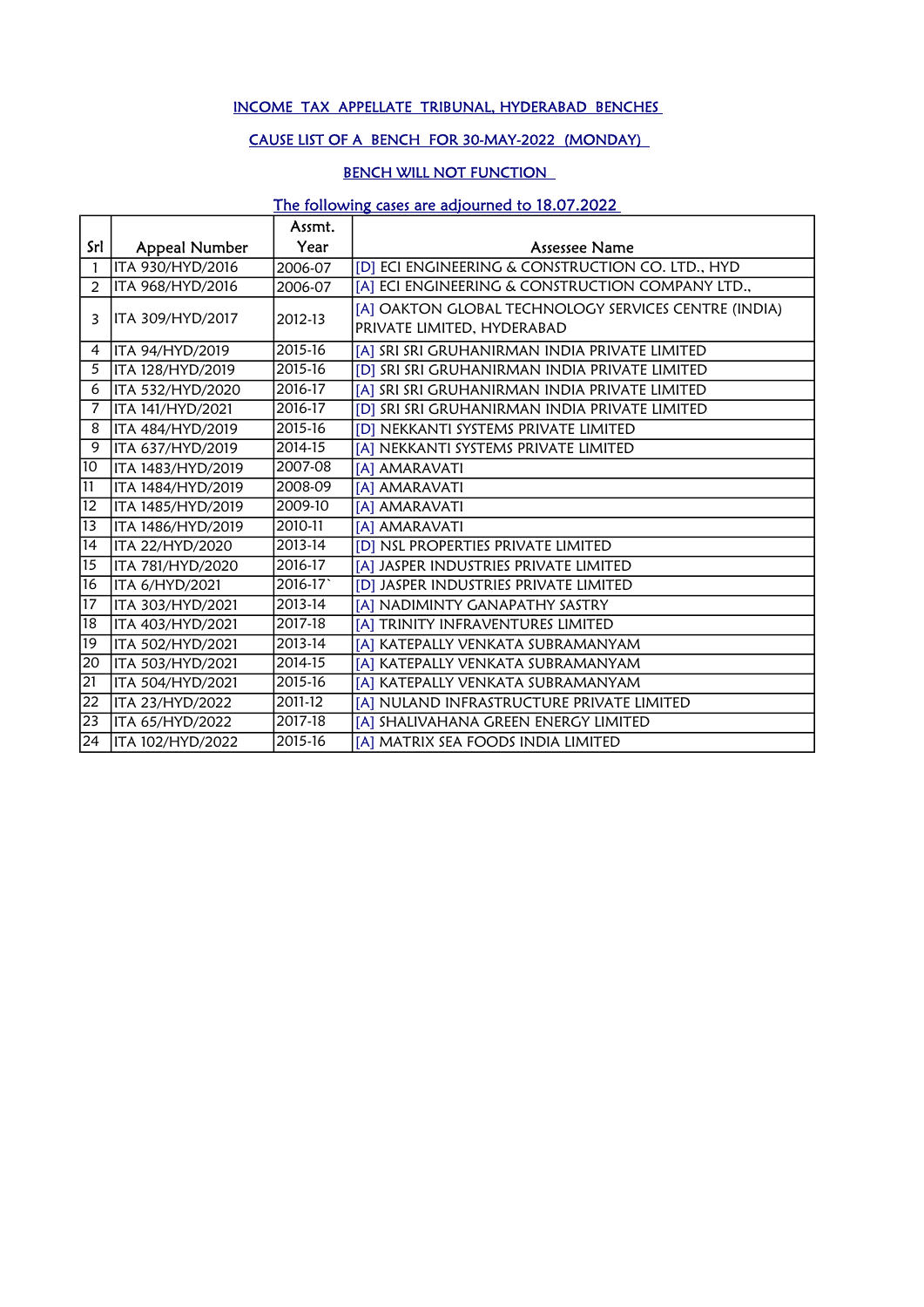### **CAUSE LIST OF A BENCH FOR 31-MAY-2022 (TUESDAY)**

## **BEFORE HON'BLE RAMA KANTA PANDA, ACCOUNTANT MEMBER AND HON'BLE LALIET KUMAR, JUDICIAL MEMBER**

## **IN COURT ROOM 1**

| Srl            | <b>Appeal Number</b> | Assmt. Year | <b>Assessee Name</b>                                                               | <b>Remarks</b> |
|----------------|----------------------|-------------|------------------------------------------------------------------------------------|----------------|
| $\mathbf{1}$   | ITA 279/HYD/2019     | 2013-14     | [D] VASAVI BULLION CORPORATION                                                     |                |
| 2              | ITA 1413/HYD/2019    | 2016-17     | [D] NEXT EDUCATION INDIA PRIVATE LIMITED                                           |                |
| 3              | CO 31/HYD/2019       | 2016-17     | TA1 NEXT EDUCATION INDIA PRIVATE LIMITED                                           |                |
| 4              | ITA 103/HYD/2020     | 2015-16     | [A] TOSHIBA TRANSMISSION AND DISTRIBUTION SYSTEM (INDIA)<br><b>PRIVATE LIMITED</b> |                |
| 5              | ITA 296/HYD/2020     | 2010-11     | [A] GAJULAPALLI SHOBAN BABU                                                        |                |
| 6              | ITA 297/HYD/2020     | 2011-12     | [A] GAJULAPALLI SHOBAN BABU                                                        |                |
| $\overline{7}$ | ITA 298/HYD/2020     | 2012-13     | [A] GAJULAPALLI SHOBAN BABU                                                        |                |
| 8              | ITA 421/HYD/2020     | 2016-17     | [A] MARS TELECOM SYSTEMS PRIVATE LIMITED                                           |                |
| 9              | ITA 709/HYD/2020     | 2015-16     | [A] INDIAN ROTORCRAFT LIMITED                                                      |                |
| 10             | ITA 63/HYD/2021      | 2018-19     | [D] AZAJ FAROOQI                                                                   |                |
| 11             | ITA 294/HYD/2021     | 2016-17     | [A] PONAPULA SANJEEVA PARTHASARATHY                                                |                |
| 12             | ITA 295/HYD/2021     | 2017-18     | [A] PONAPULA SANJEEVA PARTHASARATHY                                                |                |
| 13             | ITA 412/HYD/2021     | 2007-08     | [A] PETLA JAGANNADH                                                                |                |
| 14             | ITA 496/HYD/2021     | 2012-13     | [A] SURESH KUMAR BACHIRAJU                                                         |                |
| 15             | ITA 497/HYD/2021     | 2012-13     | [A] SURESH KUMAR BACHIRAJU                                                         |                |
| 16             | ITA 55/HYD/2022      | 2018-19     | [D] MANDAVA HOLDINGS PRIVATE LIMITED                                               |                |
| 17             | ITA 82/HYD/2022      | 2003-04     | [A] P. SUDHAKAR REDDY                                                              |                |
| 18             | ITA 103/HYD/2022     | 2016-17     | [A] CROWN BEERS INDIA PRIVATE LIMITED                                              |                |
|                |                      |             |                                                                                    |                |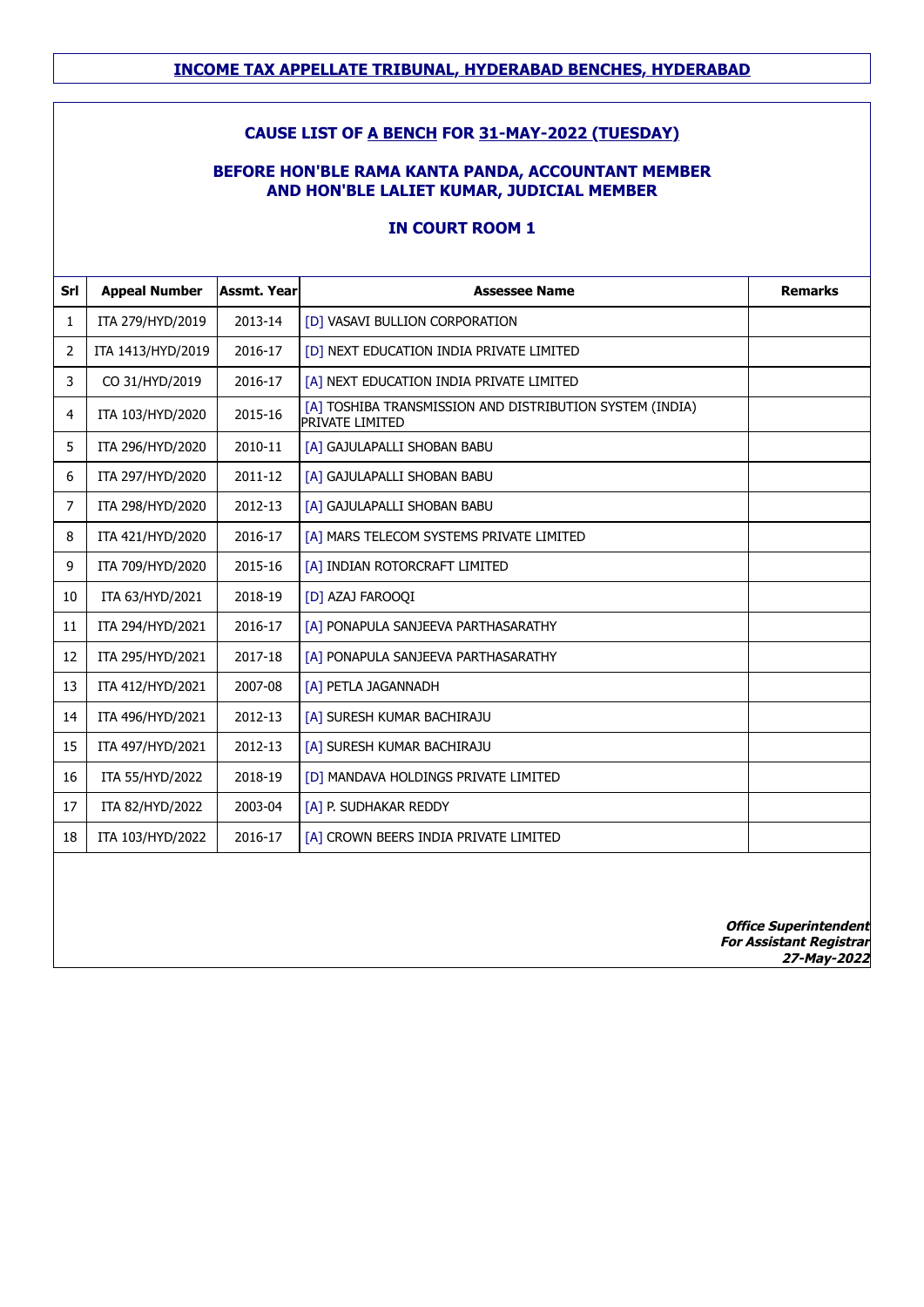## **CAUSE LIST OF A BENCH FOR 01-JUNE-2022 (WEDNESDAY)**

#### **BEFORE HON'BLE RAMA KANTA PANDA, ACCOUNTANT MEMBER AND HON'BLE LALIET KUMAR, JUDICIAL MEMBER**

### **IN COURT ROOM 1**

| Srl            | <b>Appeal Number</b> | <b>Assmt. Year</b> | <b>Assessee Name</b>                                     | <b>Remarks</b> |
|----------------|----------------------|--------------------|----------------------------------------------------------|----------------|
| 1              | ITA 2078/HYD/2011    | 2006-07            | [A] M/S MADHUPALA ESTATES PVT. LTD. (HIGH COURT MATTER)  |                |
| $\overline{2}$ | ITA 342/HYD/2016     | 2011-12            | [A] PEGASYSTEMS WORLDWIDE INDIA PVT.LTD., HYD            |                |
| 3              | ITA 1524/HYD/2017    | 2011-12            | [A] MARAM SURENDER REDDY                                 |                |
| 4              | ITA 1768/HYD/2017    | 2014-15            | [A] VASAPATHI ANJANEYULU GOUD                            |                |
| 5              | ITA 1812/HYD/2017    | 2011-13            | [A] ZETA INTERACTIVE SYSTEMS (INDIA) PRIVATE LIMITED     |                |
| 6              | ITA 326/HYD/2018     | 2010-11            | [A] SURENDRA BABU SABBINENI                              |                |
| 7              | ITA 494/HYD/2018     | 2013-14            | [A] NECX PRIVATE LIMITED                                 |                |
| 8              | ITA 1893/HYD/2018    | 2014-15            | [A] DQ ENTERTAINMENT (INTERNATIONAL) LIMITED             |                |
| 9              | ITA 264/HYD/2019     | 2014-15            | [A] KWOKUTLA VARAKANTH REDDY                             |                |
| 10             | ITA 505/HYD/2019     | 2008-09            | [A] A.BIKSHAPATHY, ALIAS A.M.RAJA                        |                |
| 11             | ITA 1791/HYD/2019    | 2016-17            | [D] NSPIRA MANAGEMENT SERVICES PRIVATE LIMITED           |                |
| 12             | ITA 758/HYD/2020     | 2014-15            | [D] MYTRAH WIND DEVELOPERS PRIVATE LIMITED               |                |
| 13             | ITA 96/HYD/2021      | 2017-18            | [D] LAMPEX ELECTRONICS LIMITED                           |                |
| 14             | CO 6/HYD/2021        | 2017-18            | [A] LAMPEX ELECTRONICS LIMITED                           |                |
| 15             | ITA 424/HYD/2021     | 2015-16            | [A] S KRISHNA MURTHY                                     |                |
| 16             | ITA 445/HYD/2021     | 2017-18            | [D] DCS LIMITED                                          |                |
| 17             | ITA 59/HYD/2022      | 2011-12            | [A] KISHAN NAIK NENAVATH                                 |                |
| 18             | ITA 60/HYD/2022      | 2012-13            | [A] KISHAN NAIK NENAVATH                                 |                |
| 19             | ITA 106/HYD/2022     | 2017-18            | [A] URBAN INDIA RESEARCH AND DEVELOPMENT PRIVATE LIMITED |                |
|                |                      |                    |                                                          |                |
|                |                      |                    |                                                          |                |
|                |                      |                    |                                                          |                |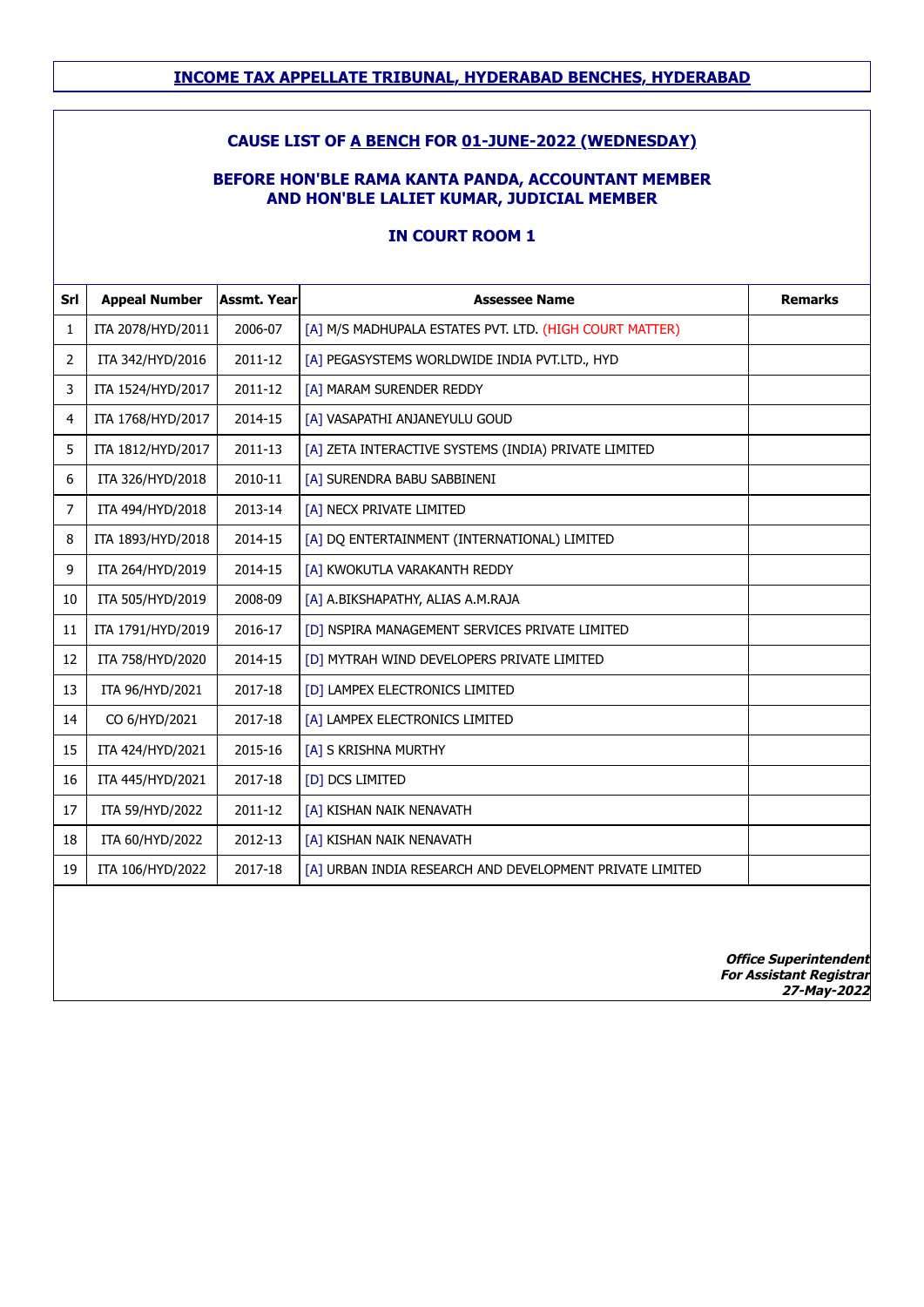## **CAUSE LIST OF A BENCH FOR 02-JUNE-2022 (THURSDAY)**

#### **BEFORE HON'BLE RAMA KANTA PANDA, ACCOUNTANT MEMBER AND HON'BLE LALIET KUMAR, JUDICIAL MEMBER**

## **IN COURT ROOM 1**

| Srl | <b>Appeal Number</b> | <b>Assmt. Year</b> | <b>Assessee Name</b>                                 | <b>Remarks</b> |
|-----|----------------------|--------------------|------------------------------------------------------|----------------|
| 1   | ITA 746/HYD/2017     | 2010-11            | [D] SEETHA BAI, HYDERABAD                            |                |
| 2   | ITA 1151/HYD/2017    | 2011-12            | [A] HARIYANA STEEL CENTRE (KDM) PRIVATE LIMITED      |                |
| 3   | ITA 1152/HYD/2017    | 2012-13            | [A] HARIYANA STEEL CENTRE (KDM) PRIVATE LIMITED      |                |
| 4   | ITA 1997/HYD/2018    | 2014-15            | [A] GAYATRI PROJECTS LIMITED                         |                |
| 5   | ITA 1998/HYD/2018    | 2016-17            | [A] GAYATRI PROJECTS LIMITED                         |                |
| 6   | ITA 435/HYD/2020     | 2017-18            | [A] GAYATRI PROJECTS LIMITED                         |                |
| 7   | ITA 2255/HYD/2018    | 2013-14            | [D] VEERABHADRA MINERALS PRIVATE LIMITED             |                |
| 8   | ITA 1087/HYD/2019    | 2011-12            | [D] COASTAL PROJECTS PRIVATE LIMITED                 |                |
| 9   | ITA 1088/HYD/2019    | 2012-13            | [D] COASTAL PROJECTS PRIVATE LIMITED                 |                |
| 10  | ITA 663/HYD/2020     | 2012-13            | [D] COASTAL PROJECTS LIMITED                         |                |
| 11  | CO 23/HYD/2019       | 2011-12            | [A] COASTAL PROJECTS PRIVATE LIMITED                 |                |
| 12  | CO 24/HYD/2019       | 2012-13            | [A] COASTAL PROJECTS PRIVATE LIMITED                 |                |
| 13  | CO 7/HYD/2021        | 2012-13            | [A] COASTAL PROJECTS LIMITED                         |                |
| 14  | ITA 1584/HYD/2019    | 2016-17            | [A] NEETA GOSWAMI                                    |                |
| 15  | ITA 1715/HYD/2019    | 2013-14            | [A] JATAN RAJ JAIN                                   |                |
| 16  | ITA 1884/HYD/2019    | <b>NA</b>          | [A] FERNANDEZ FOUNDATION                             |                |
| 17  | ITA 1885/HYD/2019    | <b>NA</b>          | [A] FERNANDEZ FOUNDATION                             |                |
| 18  | ITA 299/HYD/2020     | NA                 | [A] FERNANDEZ FOUNDATION                             |                |
| 19  | ITA 173/HYD/2020     | 2014-15            | [A] DIWAKAR LOGISTICS                                |                |
| 20  | ITA 392/HYD/2020     | 2014-15            | [A] IJM(INDIA) INFRASTRUTURE LIMITED                 |                |
| 21  | ITA 305/HYD/2021     | 2010-11            | [A] LIGHT ASSOCIATES MINISTRY OF ST. BARNABA SOCIETY |                |
| 22  | ITA 107/HYD/2022     | 2013-14            | [A] PONNALA RAM MOHAN                                |                |
| 23  | WTA 1/HYD/2016       | 2004-05            | [D] Y. RAVICHAND, HYD (RECALLED)                     |                |
| 24  | WTA 2/HYD/2016       | 2005-06            | [D] Y. RAVICHAND, HYD (RECALLED)                     |                |
| 25  | WTA 3/HYD/2016       | 2006-07            | [D] Y. RAVICHAND, HYD (RECALLED)                     |                |
| 26  | WTA 4/HYD/2016       | 2007-08            | [D] Y. RAVICHAND, HYD (RECALLED)                     |                |
| 27  | WTA 5/HYD/2016       | 2008-09            | [D] Y. RAVICHAND, HYD (RECALLED)                     |                |
|     |                      |                    |                                                      |                |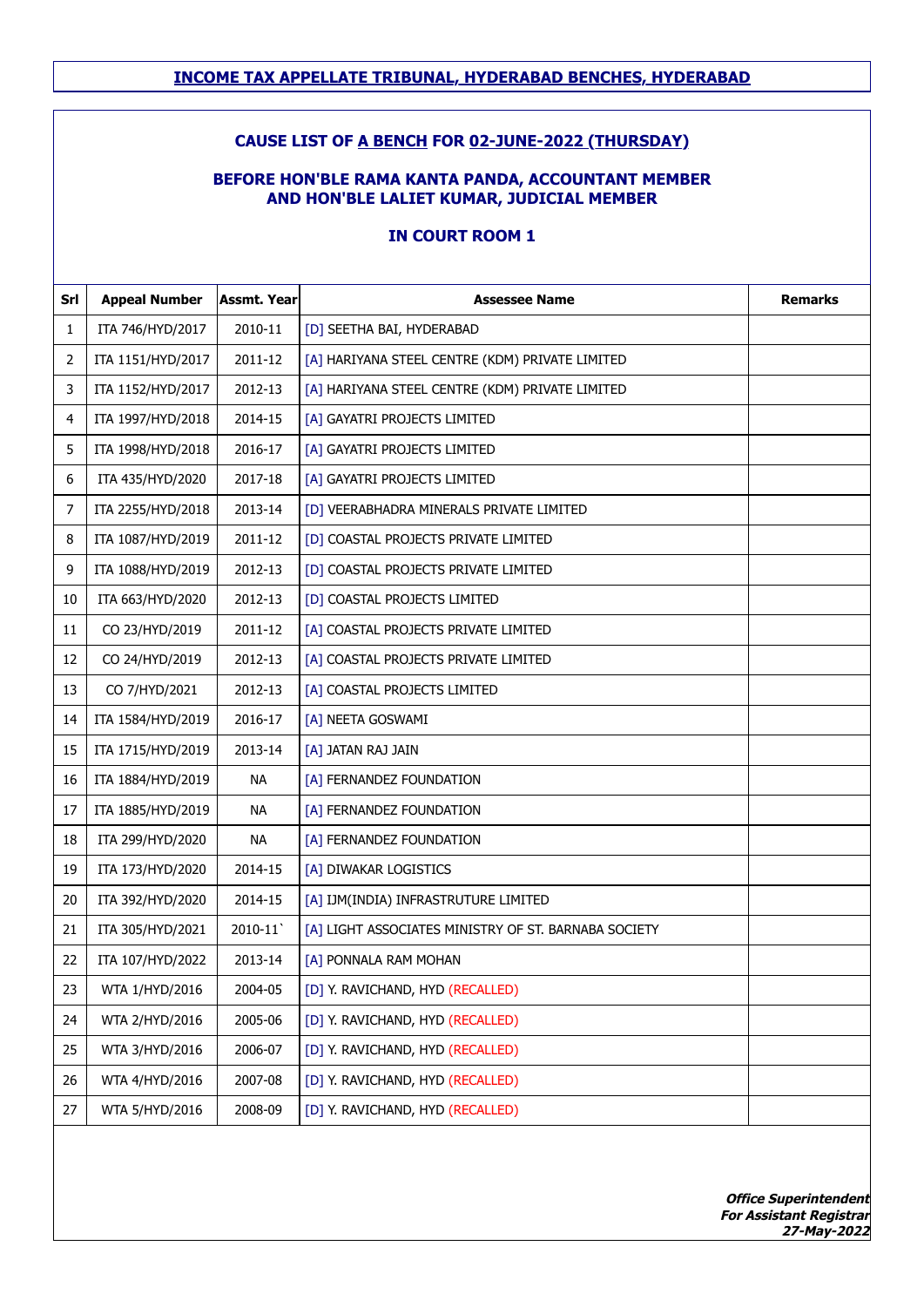### INCOME TAX APPELLATE TRIBUNAL, HYDERABAD BENCHES

## CAUSE LIST OF B BENCH FOR 30-MAY-2022 (MONDAY)

## BENCH WILL NOT FUNCTION

# The following cases are adjourned to 28.07.2022

|                 | ITA 593/HYD/2017  | 2009-10 | [A] RAMKY INFRASTRUCTURE LIMITED, HYDERABAD      |
|-----------------|-------------------|---------|--------------------------------------------------|
| 2               | ITA 1018/HYD/2017 | 2012-13 | [A] UNION BANK OF INDIA                          |
| 3               | ITA 1230/HYD/2017 | 2012-13 | [D] UNION BANK OF INDIA                          |
| 4               | ITA 350/HYD/2018  | 2013-14 | [D] ANDHRA BANK                                  |
| 5               | ITA 316/HYD/2019  | 2015-16 | [D] UNION BANK OF INDIA                          |
| 6               | ITA 351/HYD/2018  | 2014-15 | [D] ANDHRA BANK                                  |
|                 | ITA 364/HYD/2018  | 2013-14 | [A] UNION BANK OF INDIA (ERSTWHILE- ANDHRA BANK) |
| 8               | ITA 365/HYD/2018  | 2014-15 | [A] UNION BANK OF INDIA                          |
| 9               | ITA 193/HYD/2019  | 2015-16 | [A] UNION BANK OF INDIA (ERSTWHILE-ANDHRA BANK)  |
| 10              | ITA 1335/HYD/2017 | 2007-08 | [D] INDU PROJECTS LIMITED                        |
| 11              | ITA 1336/HYD/2017 | 2008-09 | [D] INDU PROJECTS LIMITED                        |
| 12              | ITA 26/HYD/2022   | 2016-17 | [A] MANDAVA HOLDINGS PRIVATE LIMITED             |
| 13              | ITA 27/HYD/2022   | 2017-18 | [A] MANDAVA HOLDINGS PRIVATE LIMITED             |
| 14              | ITA 54/HYD/2022   | 2017-18 | [D] MANDAVA HOLDINGS PRIVATE LIMITED             |
| $\overline{15}$ | ITA 92/HYD/2022   | 2014-15 | [A] GRR HOLDINGS                                 |
| 16              | WTA 2/HYD/2022    | 2007-08 | [A] YELLAIAH SETTY                               |
| 17              | WTA 3/HYD/2022    | 2008-09 | [A] YELLAIAH SETTY                               |
| 18              | WTA 4/HYD/2022    | 2009-10 | [A] YELLAIAH SETTY                               |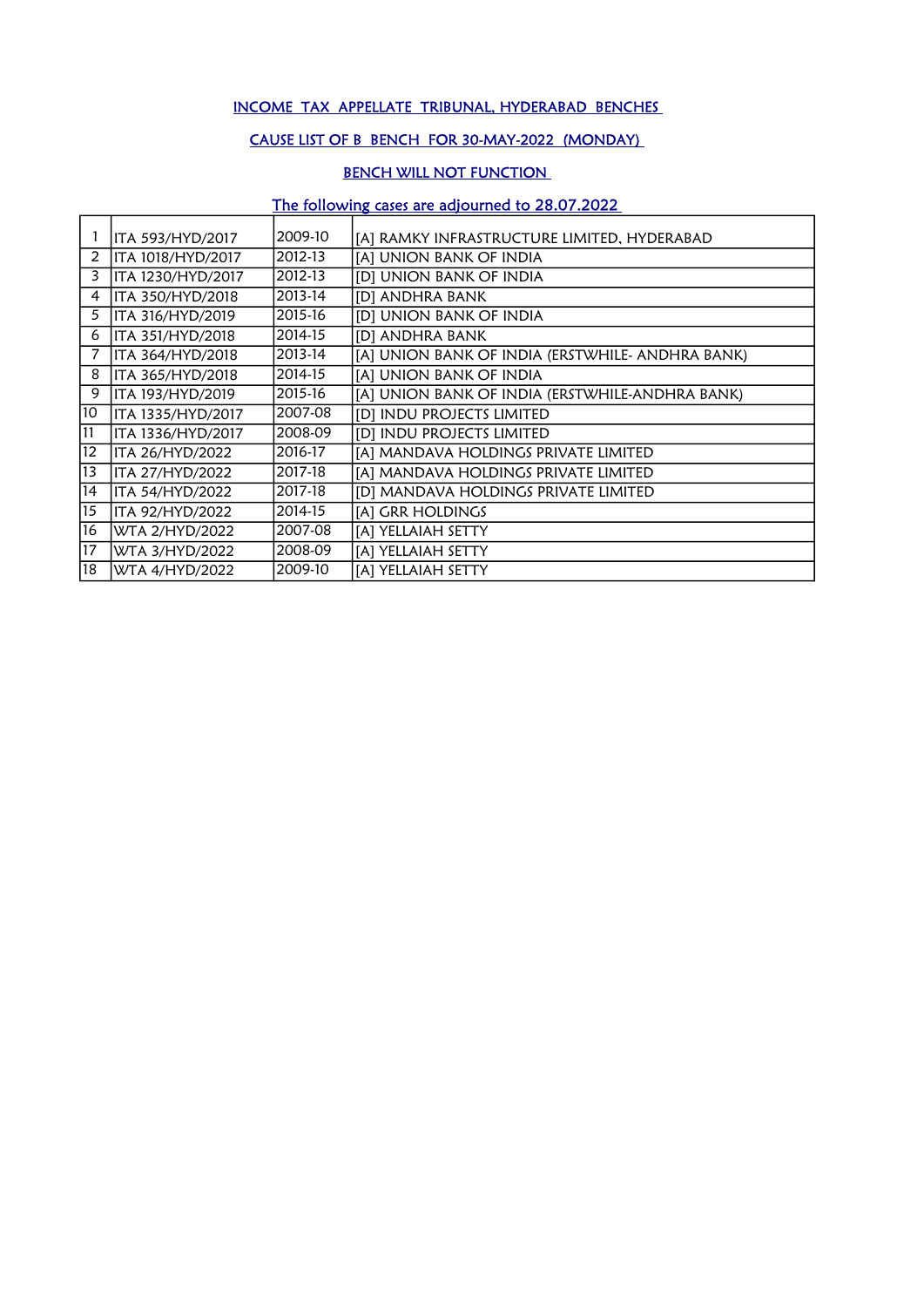### **CAUSE LIST OF B BENCH FOR 31-MAY-2022 (TUESDAY)**

## **BEFORE HON'BLE RAMA KANTA PANDA, ACCOUNTANT MEMBER AND HON'BLE K NARASIMHA CHARY, JUDICIAL MEMBER**

## **IN COURT ROOM 1**

| Srl            | <b>Appeal Number</b> | Assmt. Yearl | <b>Assessee Name</b>                                         | <b>Remarks</b>                                                 |
|----------------|----------------------|--------------|--------------------------------------------------------------|----------------------------------------------------------------|
| 1              | ITA 47/HYD/2017      | 2010-11      | [A] PRITHVI INFORMATION SOLUTIONS LIMITED, HYDERABAD         |                                                                |
| $\overline{2}$ | ITA 810/HYD/2018     | 2013-14      | [D] SRI VANI VENKATESWARA CONSTRUCTIONS                      |                                                                |
| 3              | ITA 1357/HYD/2018    | 2008-09      | [A] V.RAJASEKHAR                                             |                                                                |
| 4              | ITA 1975/HYD/2018    | 2015-16      | [A] CERAMIN INDIA PRIVATE LIMITED                            |                                                                |
| 5              | ITA 3/HYD/2020       | 2012-13      | [D] JAYA BALAJEE REAL MEDIA PRIVATE LIMITED                  |                                                                |
| 6              | CO 3/HYD/2020        | 2012-13      | [A] JAYA BALAJEE REAL MEDIA PRIVATE LIMITED                  |                                                                |
| $\overline{7}$ | ITA 403/HYD/2020     | 2015-16      | [A] ROCKSALT INTERACTIVE GAMES PRIVATE LIMITED               |                                                                |
| 8              | ITA 430/HYD/2020     | 2016-17      | [A] SHARE MICROFIN LIMITED                                   |                                                                |
| 9              | ITA 639/HYD/2020     | 2013-14      | [A] RAMYA CONSTRUCTIONS LIMITED                              |                                                                |
| 10             | ITA 692/HYD/2020     | 2017-18      | [A] BVM ENERGY & RESIDENCY PRIVATE LIMITED                   |                                                                |
| 11             | ITA 251/HYD/2021     | 2016-17      | [A] MICROSOFT GLOBAL SERVICES CENTRE (INDIA) PRIVATE LIMITED |                                                                |
| 12             | ITA 455/HYD/2021     | 2016-17      | [A] ABDUL MAJID KHAN                                         |                                                                |
| 13             | ITA 456/HYD/2021     | 2017-18      | [A] ABDUL MAJID KHAN                                         |                                                                |
| 14             | ITA 457/HYD/2021     | 2018-19      | [A] ABDUL MAJID KHAN                                         |                                                                |
| 15             | ITA 95/HYD/2022      | 2017-18      | [A] ADP PRIVATE LIMITED                                      |                                                                |
|                |                      |              |                                                              |                                                                |
|                |                      |              |                                                              | <b>Office Superintendent</b><br><b>For Assistant Registrar</b> |

**For Assistant Registrar 27-May-2022**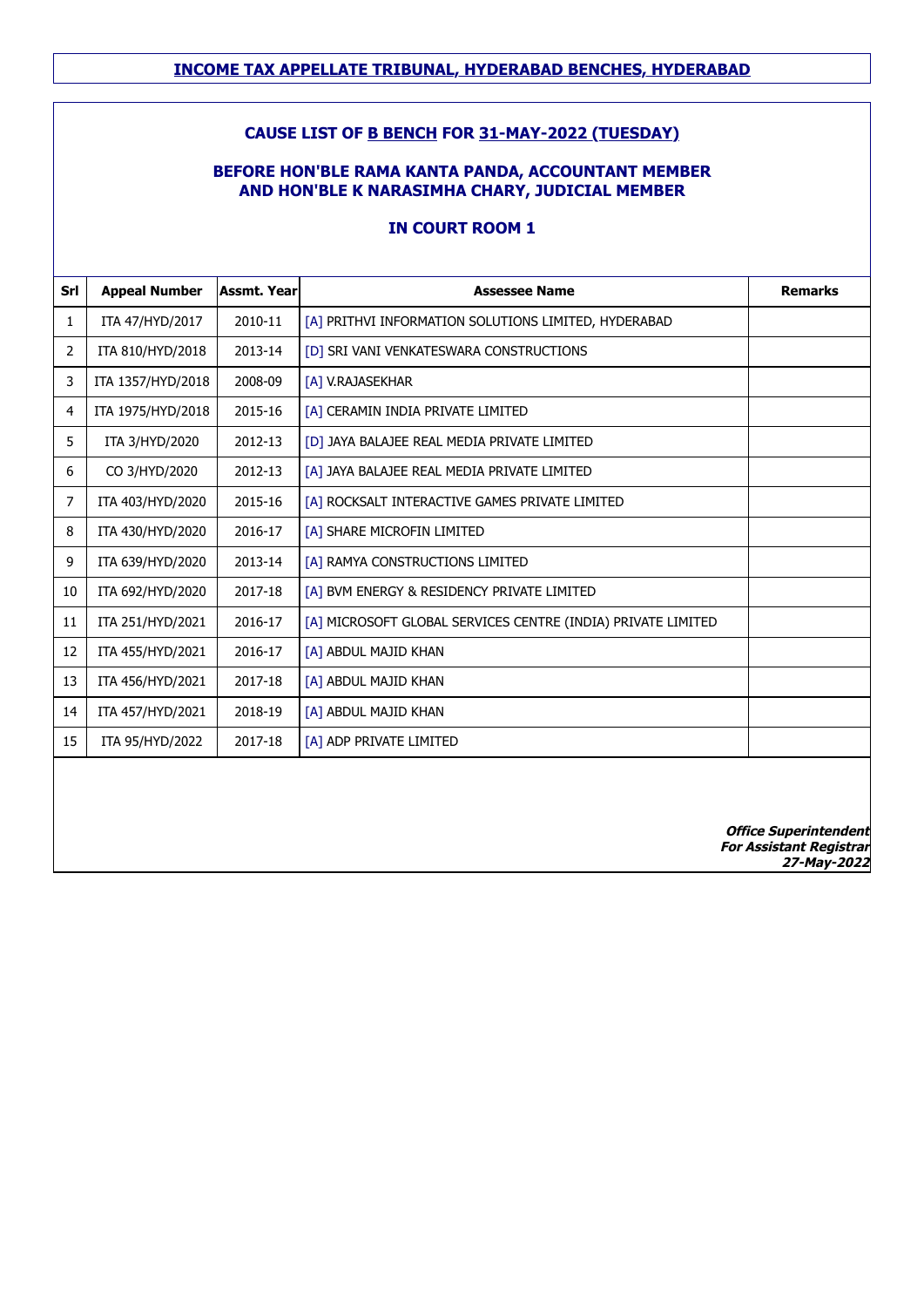#### **CAUSE LIST OF B BENCH FOR 01-JUNE-2022 (WEDNESDAY)**

#### **BEFORE HON'BLE RAMA KANTA PANDA, ACCOUNTANT MEMBER AND HON'BLE K NARASIMHA CHARY, JUDICIAL MEMBER**

### **IN COURT ROOM 1**

| Srl | <b>Appeal Number</b> | <b>Assmt. Year</b> | <b>Assessee Name</b>                                      | <b>Remarks</b> |
|-----|----------------------|--------------------|-----------------------------------------------------------|----------------|
| 1   | ITA 1063/HYD/2017    | 2012-13            | [D] MS AGARWAL FOUNDATION PRIVATE LIMITED                 |                |
| 2   | ITA 1061/HYD/2018    | 2012-13            | [D] AGARWAL INDUSTRIES PRIVATE LIMITED                    |                |
| 3   | ITA 1062/HYD/2018    | 2013-14            | [D] AGARWAL INDUSTRIES PRIVATE LIMITED                    |                |
| 4   | ITA 1109/HYD/2018    | 2012-13            | [A] AGARWAL SPONGE & ENERGY PRIVATE LIMITED               |                |
| 5   | ITA 1110/HYD/2018    | 2013-14            | [A] AGARWAL SPONGE & ENERGY PRIVATE LIMITED               |                |
| 6   | ITA 1111/HYD/2018    | 2012-13            | [A] AGARWAL INDUSTRIES PRIVATE LIMITED                    |                |
| 7   | ITA 1112/HYD/2018    | 2013-14            | [A] AGARWAL INDUSTRIES PRIVATE LIMITED                    |                |
| 8   | ITA 1613/HYD/2017    | 2010-11            | [A] HSBC ELECTRONIC DATA PROCESSING INDIA PRIVATE LIMITED |                |
| 9   | ITA 1632/HYD/2017    | 2010-11            | [D] HSBC ELECTRONIC DATA PROCESSING INDIA PRIVATE LIMITED |                |
| 10  | ITA 167/HYD/2018     | 2014-15            | [A] ABHISHEK AGARWAL ((PSC))                              |                |
| 11  | ITA 369/HYD/2019     | 2014-15            | [A] SUJIT AGARWAL (PSC)                                   |                |
| 12  | ITA 1688/HYD/2018    | 2011-12            | [A] PASUPARTHY SILKS                                      |                |
| 13  | ITA 1689/HYD/2018    | 2011-12            | [A] PASUPARTHY TEXTILES                                   |                |
| 14  | ITA 295/HYD/2019     | 2014-15            | [D] SAVEERA HOSPITAL PRIVATE LIMITED                      |                |
| 15  | ITA 296/HYD/2019     | 2015-16            | [D] SAVEERA HOSPITAL PRIVATE LIMITED                      |                |
| 16  | CO 12/HYD/2019       | 2014-15            | [A] SAVEERA HOSPITAL PRIVATE LIMITED                      |                |
| 17  | CO 13/HYD/2019       | 2015-16            | [A] SAVEERA HOSPITAL PRIVATE LIMITED                      |                |
| 18  | ITA 984/HYD/2019     | 2013-14            | [D] SILPA INFRATECH LIMITED                               |                |
| 19  | ITA 1410/HYD/2019    | 2016-17            | [D] NIPRO MEDICAL INDIA PRIVATE LIMITED                   |                |
| 20  | ITA 202/HYD/2020     | 2016-17            | [A] NACL INDUSTRIES LIMITED                               |                |
| 21  | ITA 589/HYD/2020     | 2017-18            | [A] LAMPEX ELECTRONICS LIMITED                            |                |
| 22  | ITA 100/HYD/2021     | 2017-18            | [D] ANAND'S GOLD PRIVATE LIMITED                          |                |
| 23  | ITA 415/HYD/2021     | 2016-17            | [A] JENENDRA KUMAR JAIN                                   |                |
| 24  | ITA 498/HYD/2021     | 2016-17            | [A] SHEETAL KAPOOR                                        |                |
| 25  | ITA 499/HYD/2021     | 2016-17            | [A] RAVI KAPOOR                                           |                |
|     |                      |                    |                                                           |                |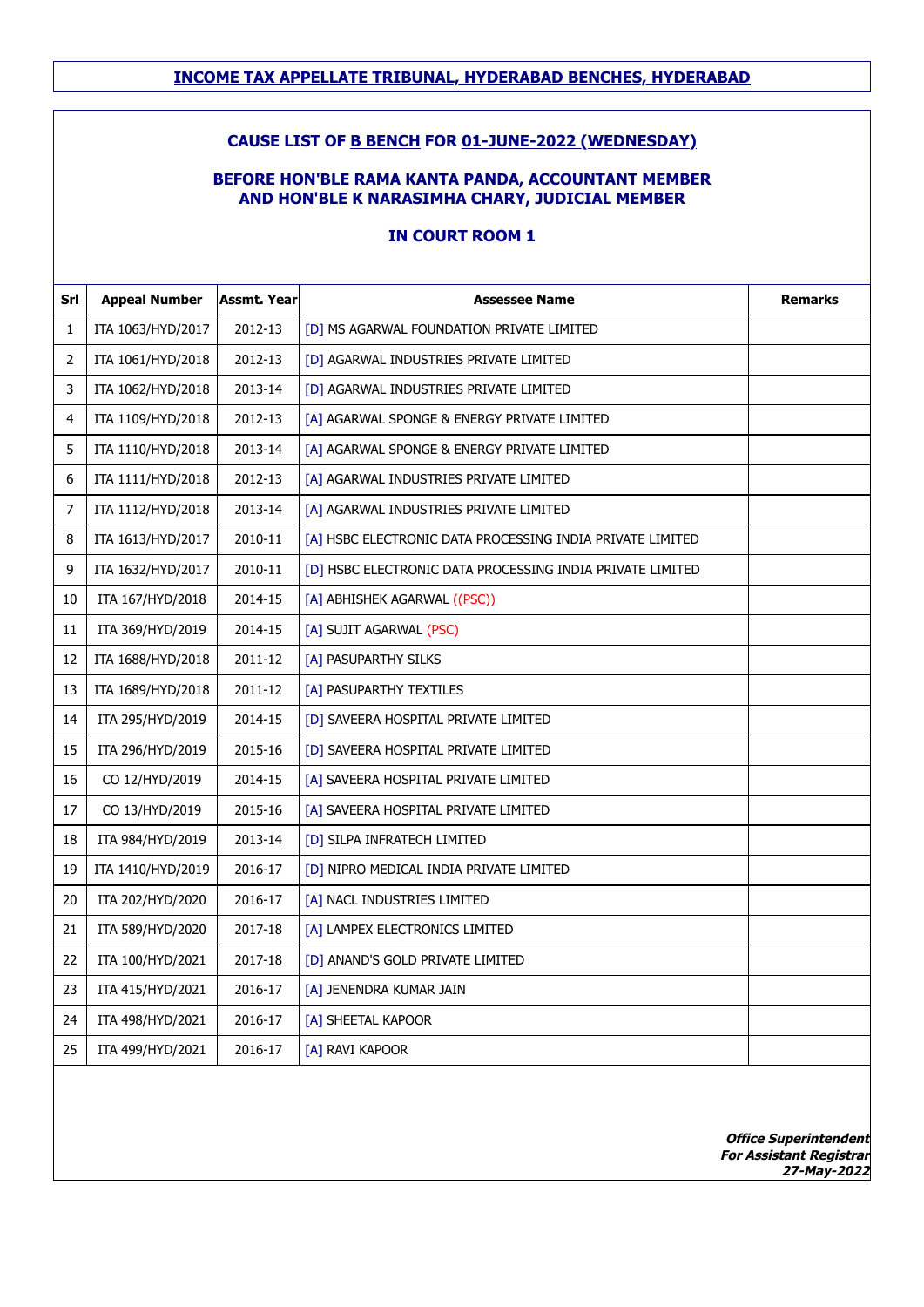## **CAUSE LIST OF B BENCH FOR 02-JUNE-2022 (THURSDAY)**

#### **BEFORE HON'BLE RAMA KANTA PANDA, ACCOUNTANT MEMBER AND HON'BLE K NARASIMHA CHARY, JUDICIAL MEMBER**

#### **IN COURT ROOM 1**

| Srl            | <b>Appeal Number</b> | <b>Assmt, Year</b> | <b>Assessee Name</b>                                    | <b>Remarks</b>                                                                |
|----------------|----------------------|--------------------|---------------------------------------------------------|-------------------------------------------------------------------------------|
| 1              | ITA 374/HYD/2018     | 2013-14            | [A] HARITHA FERTILISERS LIMITED                         |                                                                               |
| $\overline{2}$ | ITA 466/HYD/2019     | 2008-09            | [A] VANAJA DARUMAGARI                                   |                                                                               |
| 3              | ITA 467/HYD/2019     | 2008-09            | [A] RAM MOHAN RAO DARUMAGARI                            |                                                                               |
| 4              | ITA 536/HYD/2019     | 2012-13            | [A] CAMBRIDGE TECHNOLOGY ENTERPRISES LIMITED            |                                                                               |
| 5              | ITA 721/HYD/2019     | 2012-13            | [A] SATYAM VENTURE ENGINEERING SERVICES PRIVATE LIMITED |                                                                               |
| 6              | ITA 866/HYD/2019     | 2012-13            | [D] SATYAM VENTURE ENGINEERING SERVICES PRIVATE LIMITED |                                                                               |
| 7              | ITA 1386/HYD/2019    | 2016-17            | [D] HBL POWER SYSTEMS LIMITED                           |                                                                               |
| 8              | ITA 466/HYD/2020     | 2010-11            | [D] GOLDSTONE INFRATECH LIMITED                         |                                                                               |
| 9              | ITA 763/HYD/2020     | 2010-11            | [D] TRINITY INFRAVENTURES LIMITED                       |                                                                               |
| 10             | ITA 788/HYD/2020     | 2010-11            | [A] TRINITY INFRAVENTURES LIMITED                       |                                                                               |
| 11             | ITA 353/HYD/2021     | 2014-15            | [A] REEMA AGARWAL                                       |                                                                               |
| 12             | ITA 58/HYD/2022      | 2015-16            | [A] BHASKARA RAJU INDUKURI                              |                                                                               |
| 13             | IT(IT)A 71/HYD/2022  | 2008-09            | [A] VENKATESHWARA RAO POONURU                           |                                                                               |
| 14             | ITA 96/HYD/2022      | 2017-18            | [A] ENERSYS INDIA BATTERIES PRIVATE LIMITED             |                                                                               |
|                |                      |                    |                                                         |                                                                               |
|                |                      |                    |                                                         | <b>Office Superintendent</b><br><b>For Assistant Registrar</b><br>27-May-2022 |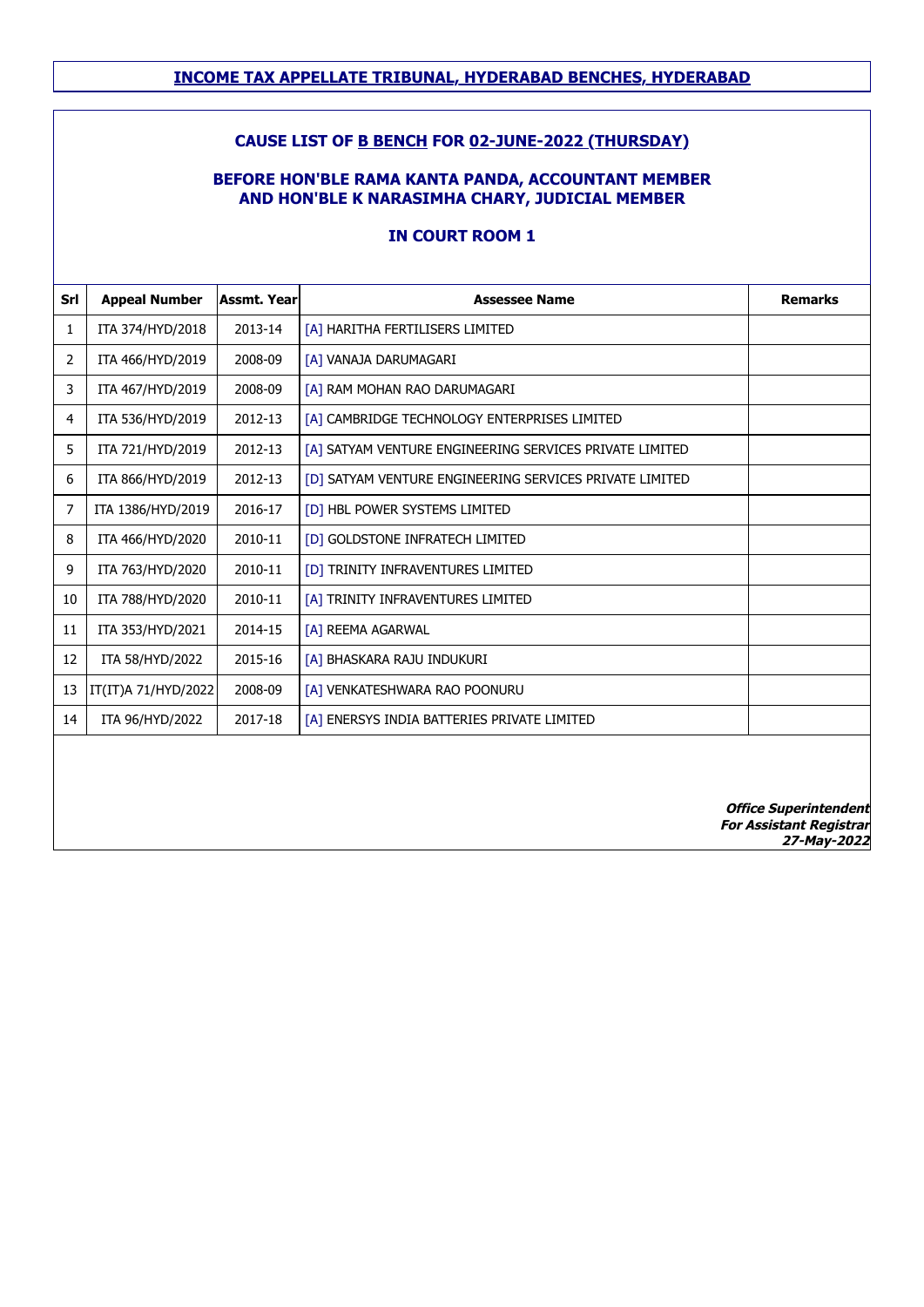## **CAUSE LIST OF SM BENCH FOR 01-JUNE-2022 (WEDNESDAY)**

#### **BEFORE HON'BLE RAMA KANTA PANDA, ACCOUNTANT MEMBER IN COURT ROOM 1**

| Srl | <b>Appeal Number</b> | Assmt. Year | <b>Assessee Name</b>                            | <b>Remarks</b> |
|-----|----------------------|-------------|-------------------------------------------------|----------------|
|     | ITA 144/HYD/2020     | 2014-15     | [A] LAKSHMI SHANKAR GUMUDAVELLI (RECALLED CASE) |                |
| 2   | ITA 148/HYD/2020     | 2016-17     | [A] LAKSHMI SHANKAR GUMUDAVELLI (RECALLED CASE) |                |
| 3   | ITA 19/HYD/2022      | 2012-13     | [A] RAJESHWAR POIENTI                           |                |
| 4   | ITA 98/HYD/2022      | 2012-13     | [A] THE FATEH MAIDAN CLUB                       |                |
| 5   | ITA 99/HYD/2022      | 2014-15     | [A] THE FATEH MAIDAN CLUB(AOP)                  |                |
| 6   | ITA 100/HYD/2022     | 2015-16     | [A] THE FATEH MAIDAN CLUB(AOP)                  |                |
| 7   | ITA 101/HYD/2022     | 2016-17     | [A] THE FATEH MAIDAN CLUB(AOP)                  |                |
|     |                      |             |                                                 |                |

**Office Superintendent For Assistant Registrar 27-May-2022**

## **INCOME TAX APPELLATE TRIBUNAL, HYDERABAD BENCHES, HYDERABAD**

#### **CAUSE LIST OF SM BENCH FOR 02-JUNE-2022 (THURSDAY)**

#### **BEFORE HON'BLE RAMA KANTA PANDA, ACCOUNTANT MEMBER IN COURT ROOM 1**

| Srl | <b>Appeal Number</b> | <b>Assmt. Year</b> | <b>Assessee Name</b>         | <b>Remarks</b> |
|-----|----------------------|--------------------|------------------------------|----------------|
| 1   | ITA 1713/HYD/2018    | 2012-13            | [A] DEEPAK NAGORI            |                |
| 2   | ITA 1940/HYD/2018    | 2014-15            | [A] GOVIND KUMAR AGARWAL     |                |
| 3   | ITA 125/HYD/2020     | 2015-16            | [A] GOVINDA KUMAR AGARWAL    |                |
| 4   | ITA 1941/HYD/2018    | 2015-16            | [A] NARESH KUMAR AGARWAL     |                |
| 5   | ITA 1942/HYD/2018    | 2015-16            | [A] SUMEET KUMAR AGARWAL     |                |
| 6   | ITA 704/HYD/2019     | 2015-16            | [A] SAROJ AGARWAL            |                |
| 7   | ITA 705/HYD/2019     | 2015-16            | [A] VIKAS KUMAR AGARWAL      |                |
| 8   | ITA 901/HYD/2019     | 2015-16            | [A] PRIYA DARSHINI KIMTEE    |                |
| 9   | ITA 1706/HYD/2019    | 2015-16            | [A] TULSIDEVI AGARWAL        |                |
| 10  | ITA 1707/HYD/2019    | 2015-16            | [A] RAVINDRA KUMAR AGARWAL   |                |
| 11  | ITA 17/HYD/2022      | 2013-14            | [A] YADAM DELHI CHAKRAVARTHY |                |
| 12  | ITA 115/HYD/2022     | 2017-18            | [A] VUPPALA BASWARAJU        |                |
|     |                      |                    |                              |                |